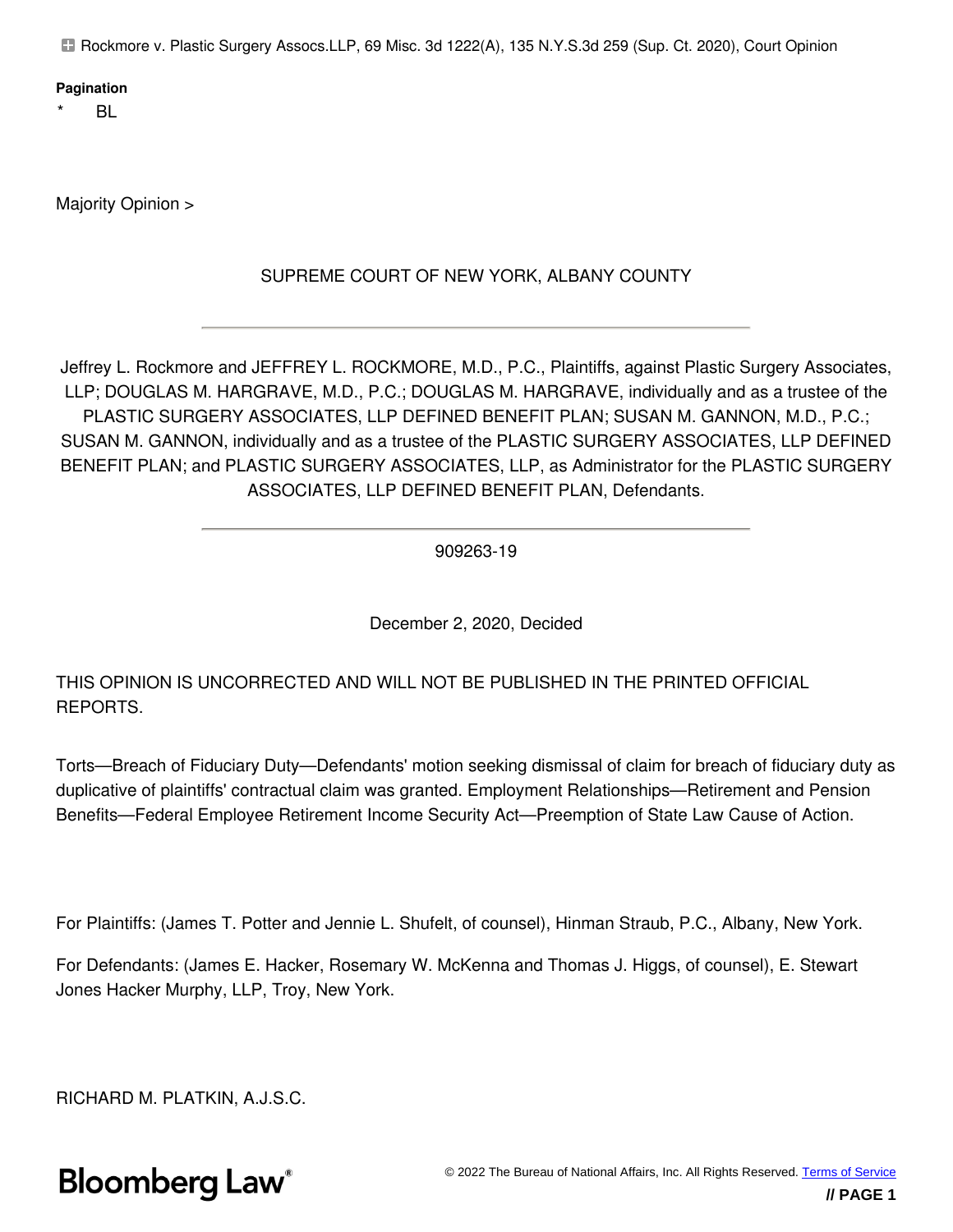### RICHARD M. PLATKIN

Richard M. Platkin, J.

Defendants Plastic Surgery Associates, LLP ("PSA"), Douglas M. Hargrave, M.D., P.C. ("DMH-PC"), Douglas M. Hargrave, Susan M. Gannon, M.D., P.C. ("SMG-PC") and Susan M. Gannon move pursuant to CPLR 3211 (a) (1) , (7) and (8) for the dismissal of the second through fifth causes of action alleged in the amended verified complaint (*see* NYSCEF Doc No. 21 ["Amended Complaint" or "AC"]) filed by plaintiffs Jeffrey L. Rockmore and Jeffrey L. Rockmore, M.D., P.C. ("JLR-PC"). Plaintiffs oppose the motion.

### *BACKGROUND*

#### **A. The Parties and Their Relationship**

PSA is a limited liability partnership located in Albany, New York that is the successor to several earlier partnerships (*see* AC, ¶ 1).

Each of the partners of PSA is a professional corporation owned by a physician specializing in plastic and/or reconstructive surgery (*see id.*, ¶ 2). At times pertinent to this action, the partners of PSA consisted of JLR-PC, DMH-PC, SMG-PC and the professional corporation of nonparty Steven M. Lynch, M.D. (*see id.*).

On or about March 8, 2012, the corporate partners of PSA entered into a Limited Liability Partnership Agreement (*see* NYSCEF Doc No. 22 ["Partnership Agreement"]). The term "partner" is defined in the Partnership Agreement to include, as appropriate, the individual physician-shareholders of the corporate partners, who are referred to as "shareholder-employees" ( *id.*, § 5; *see also* AC, ¶ 3).

Upon succeeding to the interest of a predecessor partnership in 2012, "PSA maintained, as the Sponsoring Employer, a single-employer defined benefit plan within the meaning of Section 3 (35) of the Employee Retirement Income Security Act of 1974 , as amended ('ERISA'), 29 U.S.C. § 1002 (35) , known as 'The Plastic Surgery Group, LLP Defined Benefit Pension Plan' (hereinafter, the 'Plan')" (AC, ¶ 4; *see also* NYSCEF Doc No. 24). As a result, JLR-PC, DMH-PC and SMG-PC each became "Participating Employers" in the Plan  $(AC, \P 4)$ .

On January 24, 2018, plaintiff JLR-PC gave written notice of its intention to withdraw as a partner of PSA due to growing disagreements among the shareholder-employees (*see id.*, ¶ 5). "Pursuant to the Partnership Agreement, . . . JLR-PC was required to remain a partner for one year following the provision of notice, or until such other mutually agreed-upon date of withdrawal" ( *id.*).

Plaintiffs allege **[\*2]** that from the time that JLR-PC gave written notice of its intention to withdraw until the date of withdrawal, "Defendants excluded Plaintiffs from the business and affairs of Defendant PSA, including decisions about its management, finances and liabilities, and from decisions about the Plan. During this period, Defendants engaged in a deliberate and continuous effort to shift the burden of future practice liabilities and expenses to Plaintiff JLR-PC . . . and excluded Plaintiffs from the management, business and affairs of PSA so that Defendants could conceal those efforts from Plaintiffs" ( *id.*, ¶ 6).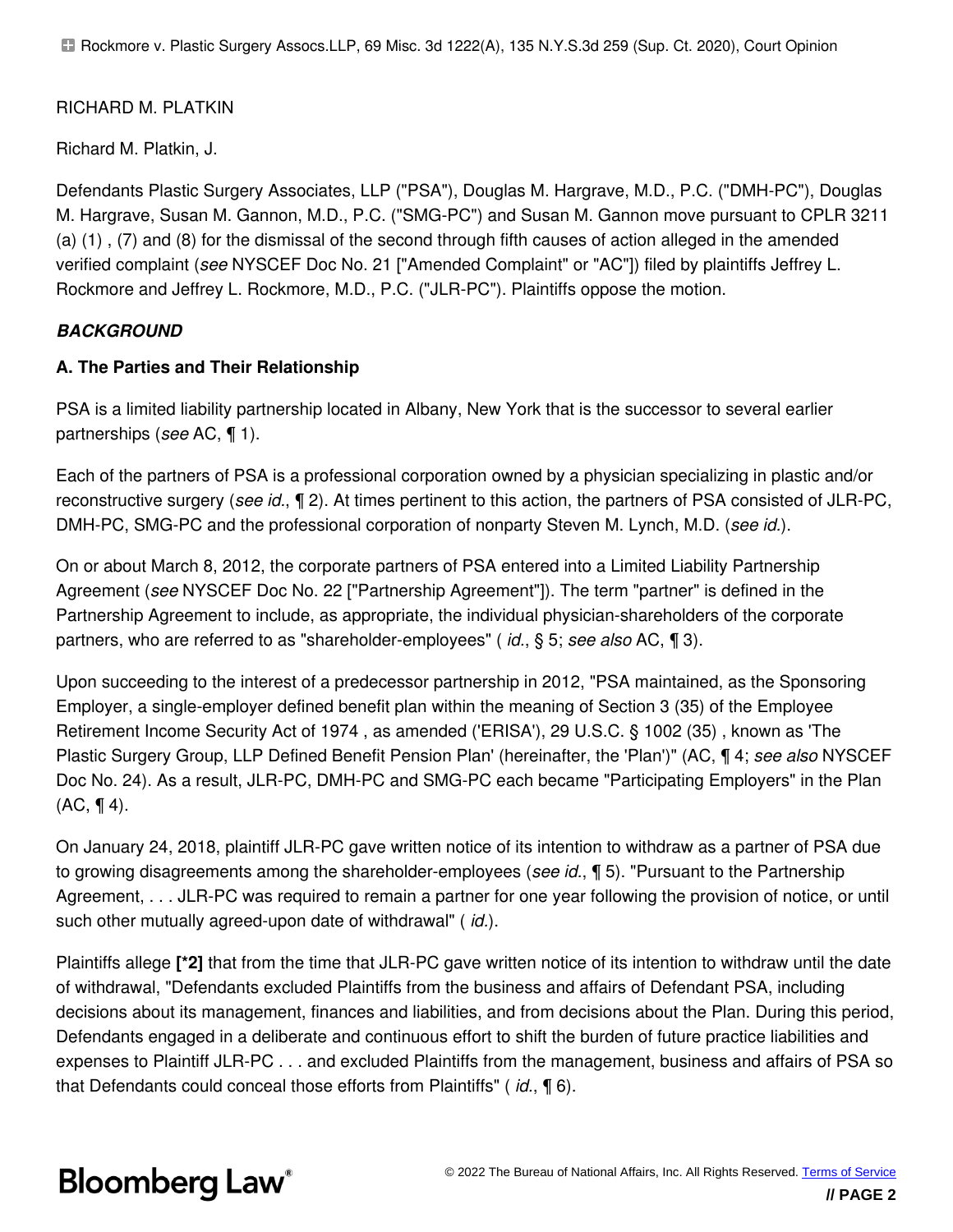"As part of Defendants' calculated and bad faith effort to maximize the financial liabilities imposed on Plaintiffs, during the partners meetings from which Plaintiffs were intentionally excluded by Defendants, Defendants voted to terminate the Plan immediately after December 31, 2018" ( *id.*, ¶ 8). "In or around November 2018, without the knowledge or consent of Plaintiffs, and at the direction of Defendants, PSA's Practice Administrator executed a Terminating Amendment which amended the Plan to provide that the Plan would terminate 'after December 31[,] 2018'" ( *id.*, quoting NYSCEF Doc No. 26).

Plaintiffs complain that the termination of the Plan created new and immediate financial liabilities that were not their responsibility (*see* AC, ¶¶ 9-12). PSA was the sponsoring employer of the Plan and the employer of all of the practice's professional and non-professional staff ("Staff"), other than the shareholder-employees (*see id.*, ¶ 10). "As such, PSA was responsible for funding the Plan benefits of its participating employees through contributions to the Plan. PSA's contributions were charged to the existing partners of PSA at the time such contributions were made, as practice expenses deducted from monthly revenue distributions" ( *id.*). In addition, the corporate partners of PSA participated in the Plan as "participating employers" and were responsible for funding the benefits of their shareholder-employees (*see id.*).

According to plaintiffs, ERISA treats PSA and its corporate partners as a single employer, and, as such, it does not govern the allocation of responsibility for funding the Plan (*see* NYSCEF Doc No. 40 ["Opp Mem"], pp. 2-3). To address this, PSA and its partners entered into a Benefit Reconciliation Agreement on or about December 4, 2004, as amended on December 12, 2012 (*see* NYSCEF Doc No. 25 ["BRA"]; *see also* AC, ¶ 74). "Pursuant to that arrangement, PSA was responsible for funding the benefits of [its] professional and non-professional staff who were employed by PSA, and the [corporate partners] were each responsible for funding the benefits earned by their respective shareholder-employees" (Opp Mem, p. 3; *see* AC, ¶¶ 75-79).

Plaintiffs allege that defendants' termination of the Plan "created a new and immediate liability with respect to the Plan . . . as a result of ERISA's standard termination requirement that the present value of the Plan's benefit liabilities as of the termination date be fully funded and paid out less than a year after the termination date" (AC, ¶ 12). **[\*3]** According to plaintiffs, the bulk of the liabilities associated with termination of the Plan ("Plan Termination Liability") consisted of the shortfall in PSA's contributions toward the benefits of its Staff, as well as the shortfall in contributions from defendants DMH-PC and SMG-PC (*see id.*).

In December 2018, the parties agreed to allow JLR-PC to withdraw from PSA effective December 31, 2018 ( *see id.*, ¶ 13). However, plaintiffs assert that PSA refuses to pay JLR-PC the redemption value of its partnership interest unless JLR-PC agrees to pay a portion of the "Staff Funding Shortfall" ( *id.*, ¶¶ 15-16). Plaintiffs also take issue with other aspects of the redemption value as calculated by defendants (*see id.*, ¶ 17).

### **B. This Litigation**

This action was commenced through the filing of a summons with notice on December 31, 2019 (*see* NYSCEF Doc No. 1). Plaintiffs' original complaint (*see* NYSCEF Doc No. 8 ["Original Complaint"]) pleaded four causes of action. The first cause of action alleged that PSA breached the Partnership Agreement by failing to timely and properly calculate and pay the redemption value (*see id.*, ¶¶ 118-124), failing to comply with certain obligations with respect to patient relationships (*see id.*, ¶¶ 125-129) and excluding plaintiffs from partnership business (*see id.*, ¶¶ 130-132). The second cause of action alleged that Drs. Hargrave and Gannon and their

# **Bloomberg Law®**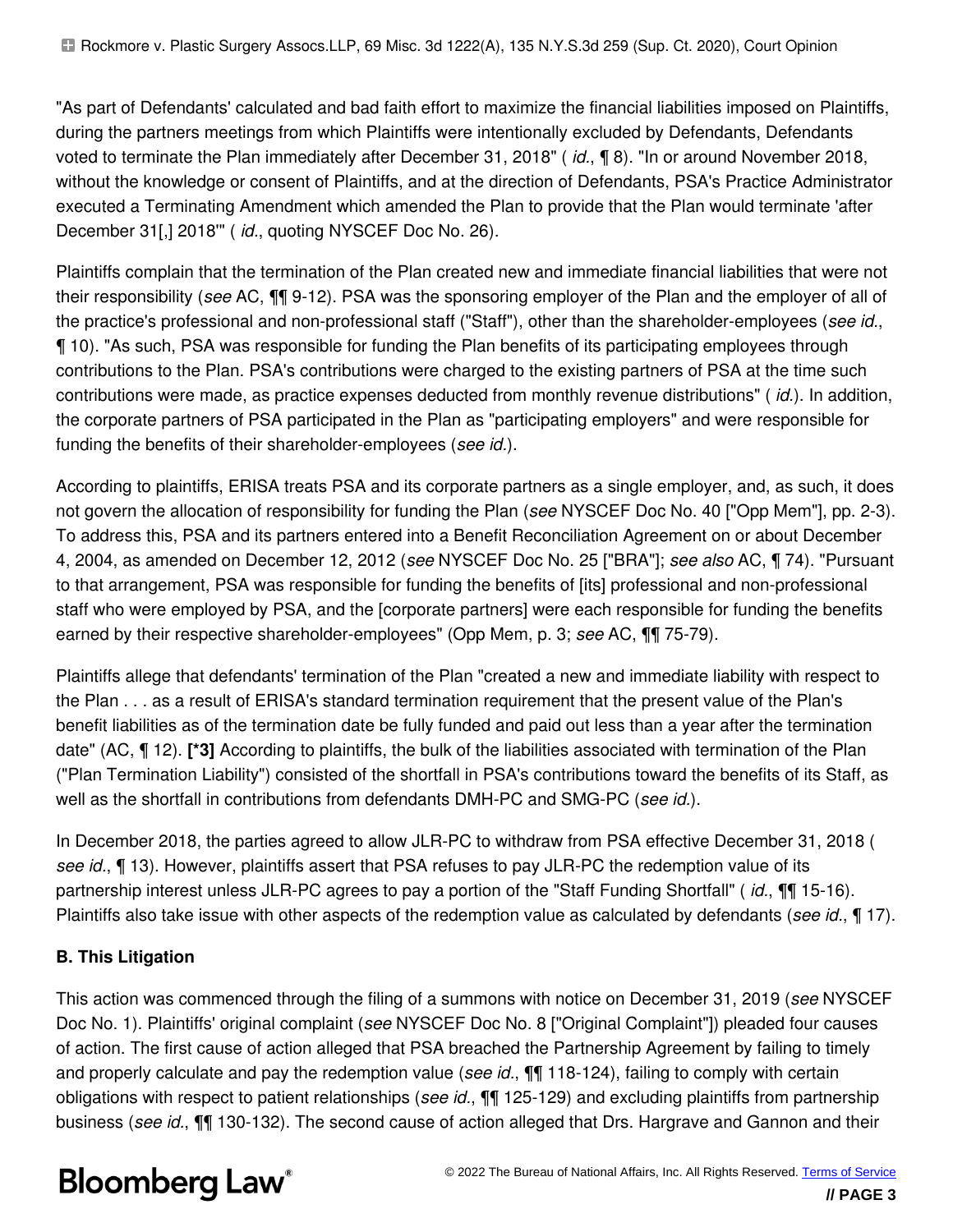professional corporations breached fiduciary duties owed to plaintiffs by (i) making false and disparaging statements, (ii) refusing to consider the addition of new partners, (iii) taking actions without plaintiffs' consent and (iv) failing to give plaintiffs notice of partner meetings (*see id.*, ¶¶ 139-140). The third cause of action alleged that Drs. Hargrave and Gannon aided and abetted breaches of fiduciary duty committed by their professional corporations (*see id.*, ¶¶ 145-148), and the fourth cause of action sought a declaration of rights ( *see id.*, ¶¶ 156-157).

On March 19, 2020, defendants served a motion to dismiss the second through fourth causes of action of the Original Complaint (*see* NYSCEF Doc Nos. 6-16). Plaintiffs served opposition to the motion on June 23, 2020 ( *see* NYSCEF Doc No. 29) and simultaneously filed the Amended Complaint.

The Amended Complaint removed the cause of action for declaratory relief and recast the claim for breach of fiduciary duty to allege that defendants (i) excluded plaintiffs "from partners meetings of Defendant PSA and the business and affairs of the trustees of the Plan"; (ii) took actions without plaintiffs' participation or consent; (iii) "misappropriate[ed]" JLR-PC's "revenues"; and (iv) failed to provide plaintiffs with notice of, or the minutes from, partners meetings (AC, ¶ 318).

The Amended Complaint also added two new causes of action. The second cause of action alleges that PSA, DMH-PC and SMG-PC breached their obligations under the Plan and BRA by (i) failing to make sufficient contributions (*see id.*, ¶ 311), and (ii) diverting contributions to the Plan made by JLR-PC for their own benefit ( *see id.*, ¶ 312). The fifth cause of action alleges conversion "of the revenues generated by Plaintiffs through Plaintiff **[\*4]** JLR-PC's partnership in Defendant PSA, after deduction for JLR-PC's equal share of partnership expenses" ( *id.*, ¶ 335).

By notice of motion dated July 15, 2020, defendants moved against the Amended Complaint for dismissal of the claims for breach of fiduciary duty, aiding and abetting breach of fiduciary duty, breach of the Plan and BRA, and conversion (*see* NYSCEF Doc No. 32). The motion was returnable on September 21, 2020 (*see* NYSCEF Doc No. 46), and this Decision & Order follows.

### *LEGAL FRAMEWORK*

On a motion to dismiss for failure to state a cause of action under CPLR 3211 (a) (7) , a court must "accept the facts as alleged in the complaint as true, accord plaintiffs the benefit of every possible favorable inference, and determine only whether the facts as alleged fit within any cognizable legal theory" (*Leon v Martinez*, 84 NY2d 83 , 87-88 , 638 N.E.2d 511 , 614 N.Y.S.2d 972 [1994]). "Dismissal of the complaint is warranted if the plaintiff fails to assert facts in support of an element of the claim, or if the factual allegations and inferences to be drawn from them do not allow for an enforceable right of recovery" (*Connaughton v Chipotle Mexican Grill, Inc.* , 29 NY3d 137 , 142 , 53 N.Y.S.3d 598 , 75 N.E.3d 1159 [2017] [citations omitted]).

"[A] motion pursuant to CPLR 3211 (a) (1) must be granted where the documentary evidence 'conclusively refutes plaintiff's factual allegations' and establishes a defense as a matter of law" (*Doller v Prescott*, 167 AD3d 1298 , 1299 , 91 N.Y.S.3d 533 [3d Dept 2018], quoting *Kolchins v Evolution Mkts., Inc.*, 31 NY3d 100 , 106 , 73 N.Y.S.3d 519 , 96 N.E.3d 784 [2018]).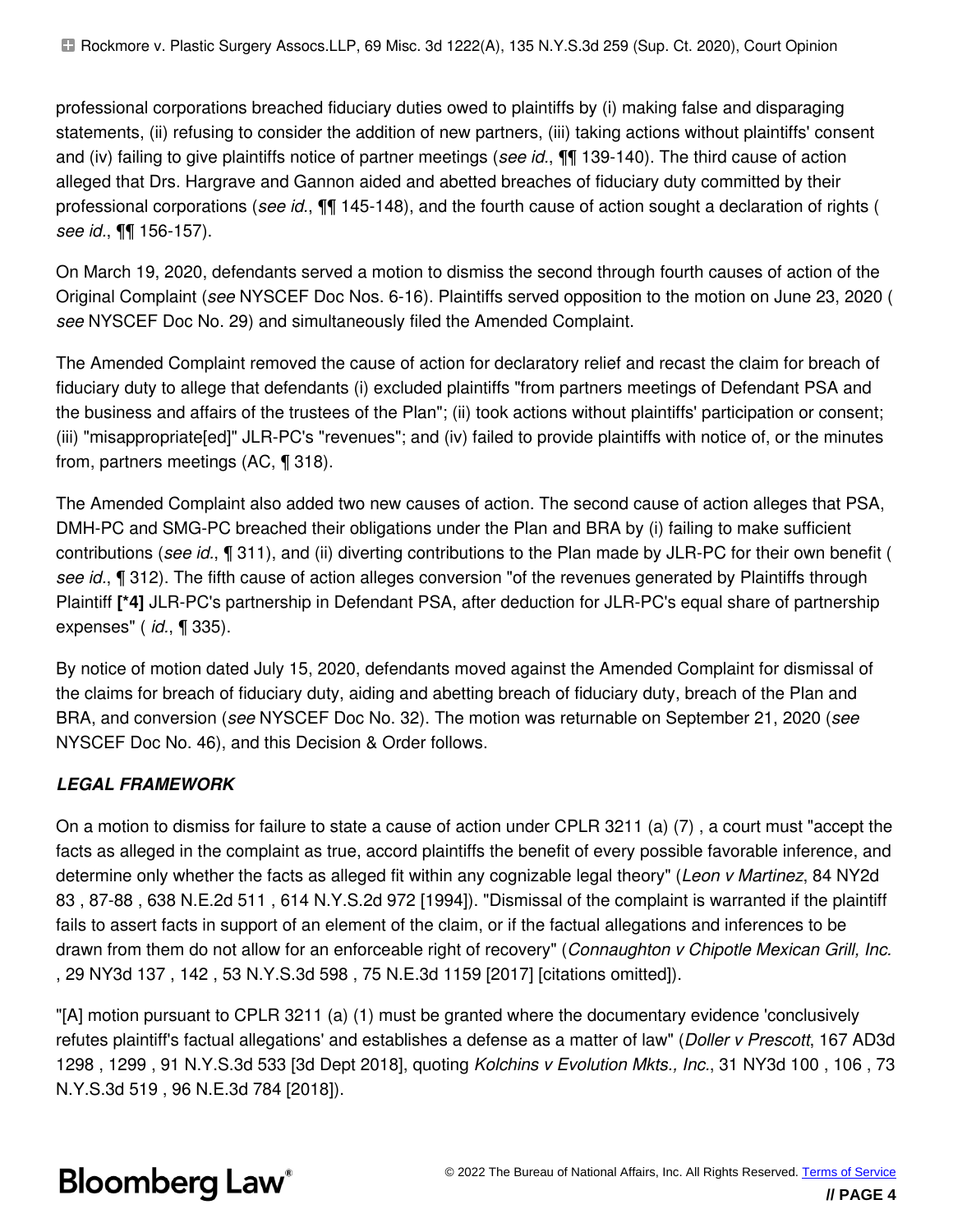Dismissal under CPLR 3211 (a) (2) is warranted where the court lacks subject matter jurisdiction over one or more causes of action.<sup>1</sup>

### *ANALYSIS*

### **A. Breach of Fiduciary Duty**

Defendants move for dismissal of the third cause of action, alleging breach of fiduciary duty, on the ground that it is duplicative of the first cause of action, alleging breaches of the Partnership Agreement. Defendants further contend that the claim for breach of fiduciary duty is not pleaded with the particularity required by CPLR 3016 (b) and that the claim otherwise lacks merit.<sup>2</sup>

#### *1. Allegations of the Amended Complaint*

The Amended Complaint alleges that DMH-PC, SMG-PC and Drs. Hargrave and Gannon (collectively, "the Partners")<sub>3</sub> breached fiduciary duties owed to plaintiffs by: (i) excluding plaintiffs "from partners meetings of Defendant PSA and the business and affairs of the trustees of the Plan"; (ii) "taking actions without Plaintiff JLR-PC's participation, vote, consent or approval"; (iii) "misappropriating . . . JLR-PC's revenues"; and (iv) "failing to provide . . . JLR-PC with notice of partners meetings and meeting minutes" in order to conceal partnership activities from plaintiffs (AC, ¶ 318).

The Amended Complaint further alleges that PSA breached fiduciary duties owed to plaintiffs in its role as Plan administrator by using JLR-PC's contributions for purposes other than providing a benefit to Dr. Rockmore and by failing to require sufficient contributions to the Plan to satisfy PSA's funding obligations (*see id.*, ¶ 320).

Finally, Drs. Hargrave and Gannon are alleged to have breached fiduciary duties owed to plaintiffs as trustees of the Plan by allowing PSA to misuse JLR-PC's contributions in order to avoid their own funding obligations to the Plan (*see id.*, ¶¶ 321-322**[\*5]** )

#### *2. The Parties' Contentions*

According to defendants, plaintiffs' claim that they were excluded from partners and trustees meetings stems from allegations that PSA violated section 13 of the Partnership Agreement, entitled "Management, Duties and Restrictions." In this regard, the Amended Complaint alleges that defendants breached the Partnership Agreement by "convening partnership meetings without notifying Plaintiffs of such meetings, permitting Plaintiffs to participate . . . or vote . . ., or providing Plaintiffs with copies of agendas and minutes" (AC, ¶ 299; *see also id.*, ¶¶ 116-129). On that basis, defendants contend that the claim for breach of fiduciary duty "fail[s] to allege conduct by Defendants in a breach of duty other than — or independent of — that of contract" (NYSCEF Doc No. 16, p. 7).

Similarly, plaintiffs' allegations that partnership actions were taken without "JLR-PC's participation, vote, consent or approval" (AC, ¶ 318) are said to be encompassed within the claim that defendants breached the Partnership Agreement by "taking actions that require the consent of Plaintiffs, without obtaining the consent of Plaintiffs" ( *id.*, ¶ 298; *see also id.*, ¶¶ 129-145).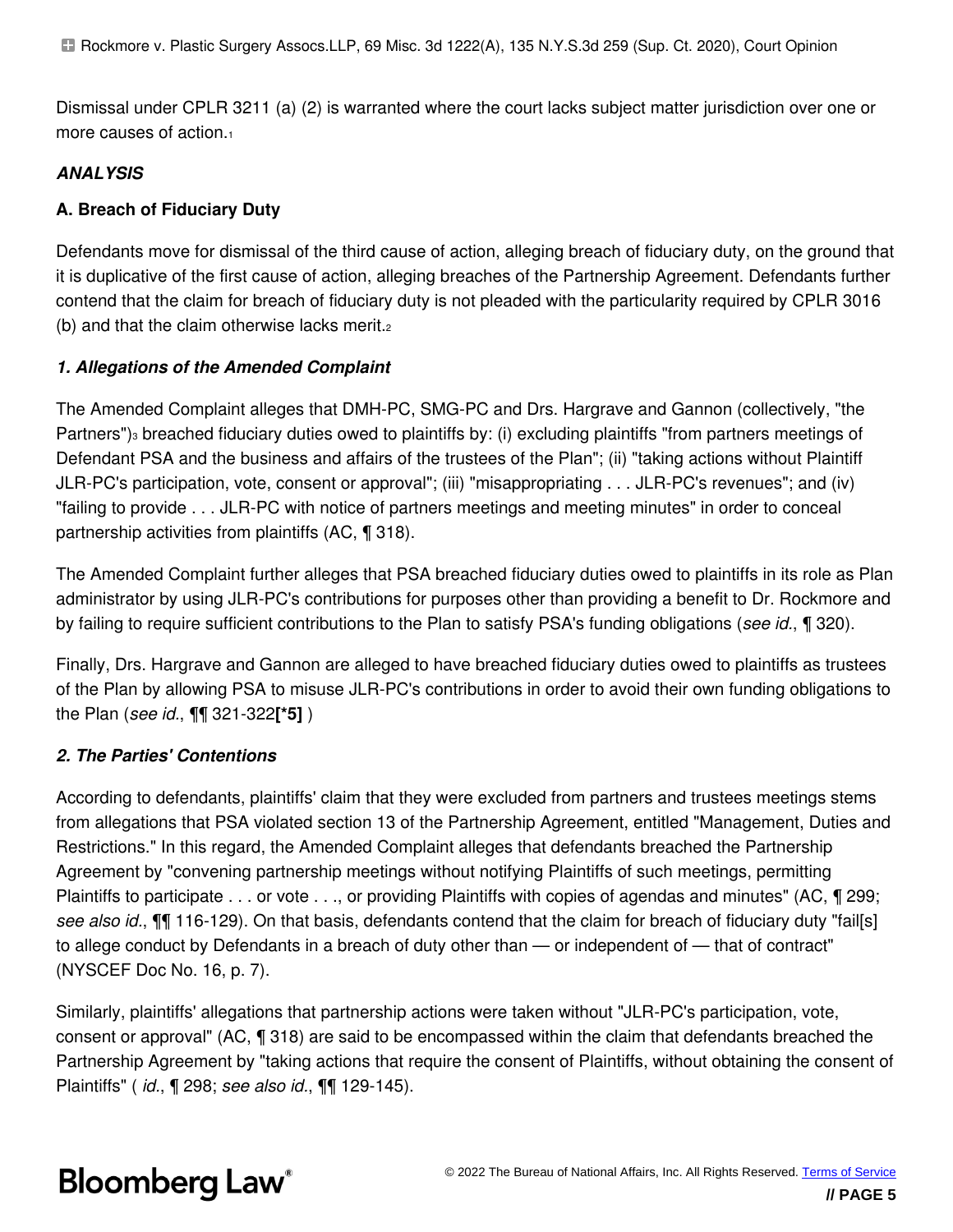And defendants observe that the allegations that they misused and/or misappropriated plaintiffs' contributions to the Plan by assigning JLR-PC financial responsibility for the Staffing Funding Shortfall and termination liabilities feature prominently in plaintiffs' contractual claim, which is directed at obtaining the redemption value allegedly prescribed by the Partnership Agreement (*see id.*, ¶¶ 284-292).

Plaintiffs respond that the primary inquiry here is whether "an independent legal duty has been violated by Defendants' conduct, not whether the alleged tortious conduct is separate and distinct from the conduct constituting a contractual breach" (Opp Mem, p. 5). In that regard, plaintiffs cite the Partners' fiduciary obligations as well as PSA's fiduciary duties as the Plan's administrator (*see id.*, pp. 5-6).

Plaintiffs acknowledge "some overlap" between their contract and tort claims, but argue that "the factual and legal theories underlying the claims are plainly distinct" ( *id.*, p. 6). In particular, while the breach of contract claim is said to identify discrete actions on the part of defendants that were taken in contravention of the Partnership Agreement, the "gravamen" of the breach of fiduciary duty claim is that, "from the time that Plaintiff JLR-PC provided notice of intention to withdraw, [the Partners], as partners and fiduciaries of Plaintiffs, engaged in concerted efforts to (1) exclude Plaintiffs from participating in the management, business and affairs of PSA; (2) shift future liabilities of the practice to JLR-PC; and (3) misappropriate JLR's contributions to the Plan to further their own financial interests" ( *id.*, pp. 6-7 [internal citations omitted]).

Plaintiffs also emphasize that the breach of fiduciary duty claim is predicated, in part, on allegations of defendants' concealment of material information that go beyond the alleged breaches of the notice and **[\*6]** participation provisions of the Partnership Agreement.

Finally, plaintiffs argue that the damages sought on the breach of fiduciary duty claim are distinct from the contractual damages that are the subject of the first cause of action. In this regard, plaintiffs stress that the contractual claim may be limited to JLR-PC's recovery of damages against PSA, whereas the tort claims also are directed at the Partners (*see id.*, pp. 8-9). Plaintiffs additionally argue that the tort claim may allow the recovery of lost profits and lost appreciation of the allegedly misappropriated funds (*see id.*).

### *3. Analysis*

"It is well established that 'the same conduct which may constitute the breach of a contractual obligation may also constitute the breach of a duty arising out of the relationship created by contract but which is independent of the contract itself'" (*Centerline/Fleet Hous. P'ship., L.P. v Hopkins Court Apts.*, 176 AD3d 1596 , 1597-1598 , 111 N.Y.S.3d 761 [4th Dept 2019], quoting *Mandelblatt v Devon Stores*, 132 AD2d 162 , 167-168 , 521 N.Y.S.2d 672 [1st Dept 1987]). The Court's "focus" when presented with parallel claims for breach of contract and breach of fiduciary duty must be "on whether a noncontractual duty was violated . . . as opposed to those imposed consensually as a matter of contractual agreement" (*Apple Records v Capitol Records*, 137 AD2d 50 , 55 , 529 N.Y.S.2d 279 [1st Dept 1998], quoted in Opp Mem, p. 5).

Plaintiffs allege that the other partners of PSA owed fiduciary duties to JLR-PC independent of the specific terms of the Partnership Agreement, and defendants do not dispute this contention (*see Gibbs v Breed, Abbott & Morgan*, 271 AD2d 180 , 184 , 710 N.Y.S.2d 578 [1st Dept 2000] ["The members of a partnership owe each other a duty of loyalty and good faith, and as a fiduciary, a partner must consider his or her partners' welfare,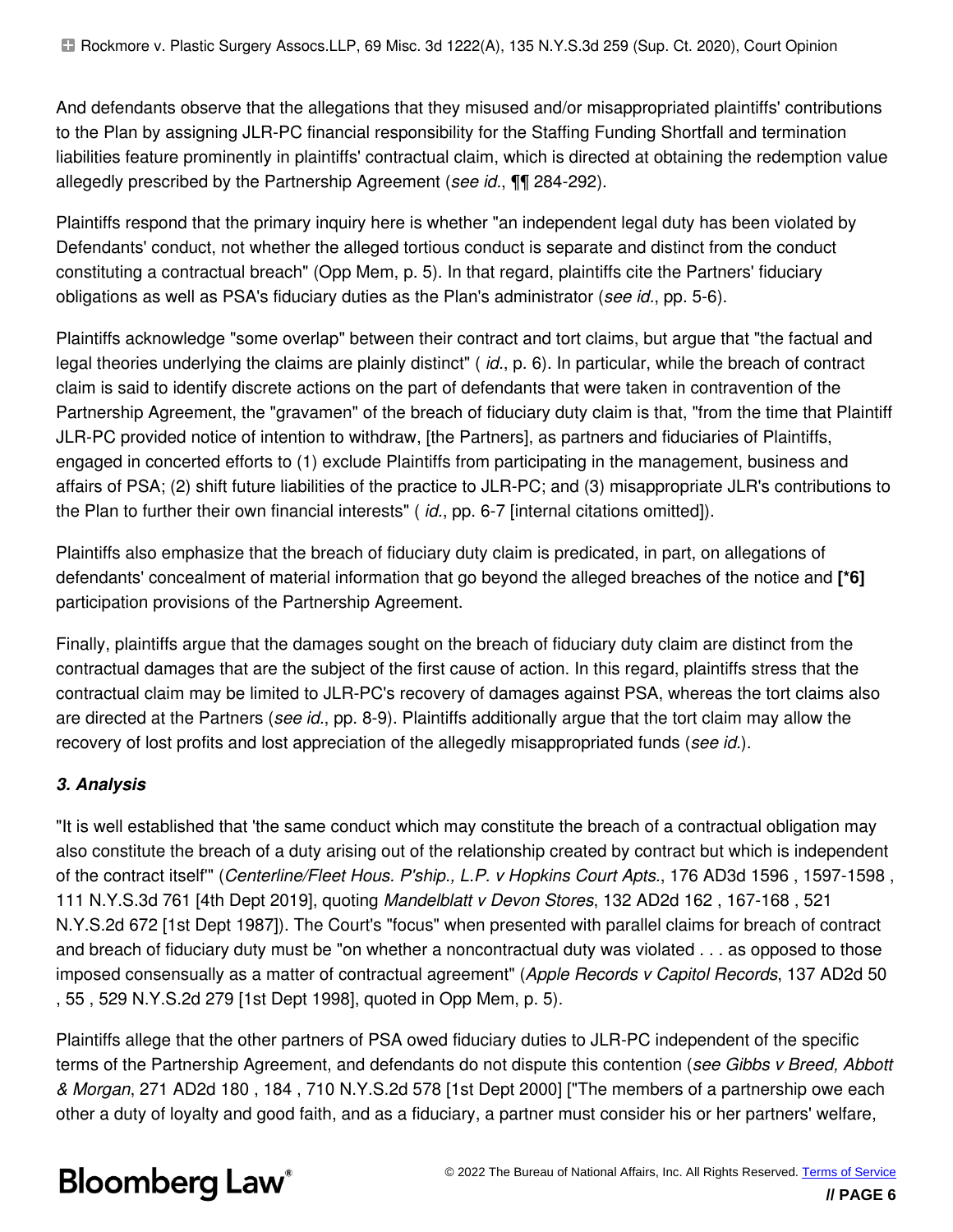and refrain from acting for purely private gain" (internal quotation marks and citation omitted)]; *see also Birnbaum v Birnbaum*, 73 NY2d 461 , 467 , 539 N.E.2d 574 , 541 N.Y.S.2d 746 [1989]; *cf. New Media Holding Co., LLC v Kagalovsky*, 118 AD3d 68 , 78 , 985 N.Y.S.2d 216 [1st Dept 2014] ["the partnership agreement expressly rendered the parties subject to the fiduciary obligations set forth in (Delaware Revised Uniform Partnership Act)"]).

Nonetheless, "[a] cause of action for breach of fiduciary duty which is merely duplicative of a breach of contract claim cannot stand" (*William Kaufman Org. v Graham & James*, 269 AD2d 171 , 173 , 703 N.Y.S.2d 439 [1st Dept 2000]). Thus, in *Brooks v Key Trust Co. Natl. Assn* . (26 AD3d 628 , 809 N.Y.S.2d 270 [3d Dept 2006], *lv dismissed* 6 N.Y.3d 891 , 850 N.E.2d 672 , 817 N.Y.S.2d 625 [2006]), the Third Department upheld the dismissal of a claim for breach of fiduciary duty as duplicative, explaining:

[P]laintiff's claim is based upon the same facts and theories as his breach of contract claim and . . . [t]he allegations underlying plaintiff's fiduciary duty claim . . . are either expressly raised in plaintiff's breach of contract claim or encompassed within the contractual relationship by the requirement implicit in all contracts of fair dealings and good faith.

As such, plaintiff has not set forth allegations that, apart from the terms of the contract, the parties created a relationship of higher trust than would arise from their contracts alone so as to permit a cause of action for breach of a fiduciary duty independent **[\*7]** of the contractual duties (*id.* at 630 [internal quotation marks, citations and alterations omitted]).

Accordingly, a claim for breach of fiduciary duty must be dismissed where it "fails to allege conduct by defendants in breach of a duty other than, and independent of, that contractually established between the parties" (*Kaminsky v FSP Inc.*, 5 AD3d 251 , 252 , 773 N.Y.S.2d 292 [1st Dept 2004]; *see NYAHSA Servs., Inc., Self-Ins. Trust v People Care Inc.*, 141 AD3d 785 , 788 , 36 N.Y.S.3d 252 [3d Dept 2016] ["defendant's counterclaim for breach of fiduciary duty alleges virtually identical facts and theories and requests the same damages as set forth in defendant's counterclaim for breach of contract"]; *Mawere v Landau*, 130 AD3d 986 , 990 , 15 N.Y.S.3d 120 [2d Dept 2015]; *see also Solomatina v Mikelic*, 370 F Supp 3d 420 , 434 [SD NY 2019 ] ["the alleged breach was merely a failure to abide to perform under the (pertinent contract) and not a distinct breach of duty"]; *cf. Centerline/Fleet*, 176 AD3d at 1597-1598 [although arising "out of the same underlying transaction as the breach of contract causes of action, . . . the fiduciary duty causes of action are based on distinct factual theories and allegations"]; *XpresSpa Holdings, LLC v Cordial Endeavor Concessions of Atlanta, LLC*, 171 AD3d 511 , 514 , 98 N.Y.S.3d 567 [1st Dept 2019]; *Andersen v Weinroth*, 48 AD3d 121 , 136 , 849 N.Y.S.2d 210 [1st Dept 2007] ["(defendant's) liability . . . arose not only out of his status as a contracting party, but in connection with the fiduciary duty he undisputedly owed"]; *Mandelblatt*, 132 AD2d at 167-168 ).

The issue therefore becomes whether the Amended Complaint pleads any breaches of fiduciary duty that are independent of, and distinct from, the alleged breaches of the Partnership Agreement. While recognizing that there "is some overlap," plaintiffs insist that "the factual and legal theories underlying the claims are plainly distinct" (Opp Mem, p. 6).

According to plaintiffs, the contractual claim "is based on violations of the procedural consent, meeting and notice requirements of the Partnership Agreement, unauthorized deduction of \$10,000 from JLR-PC's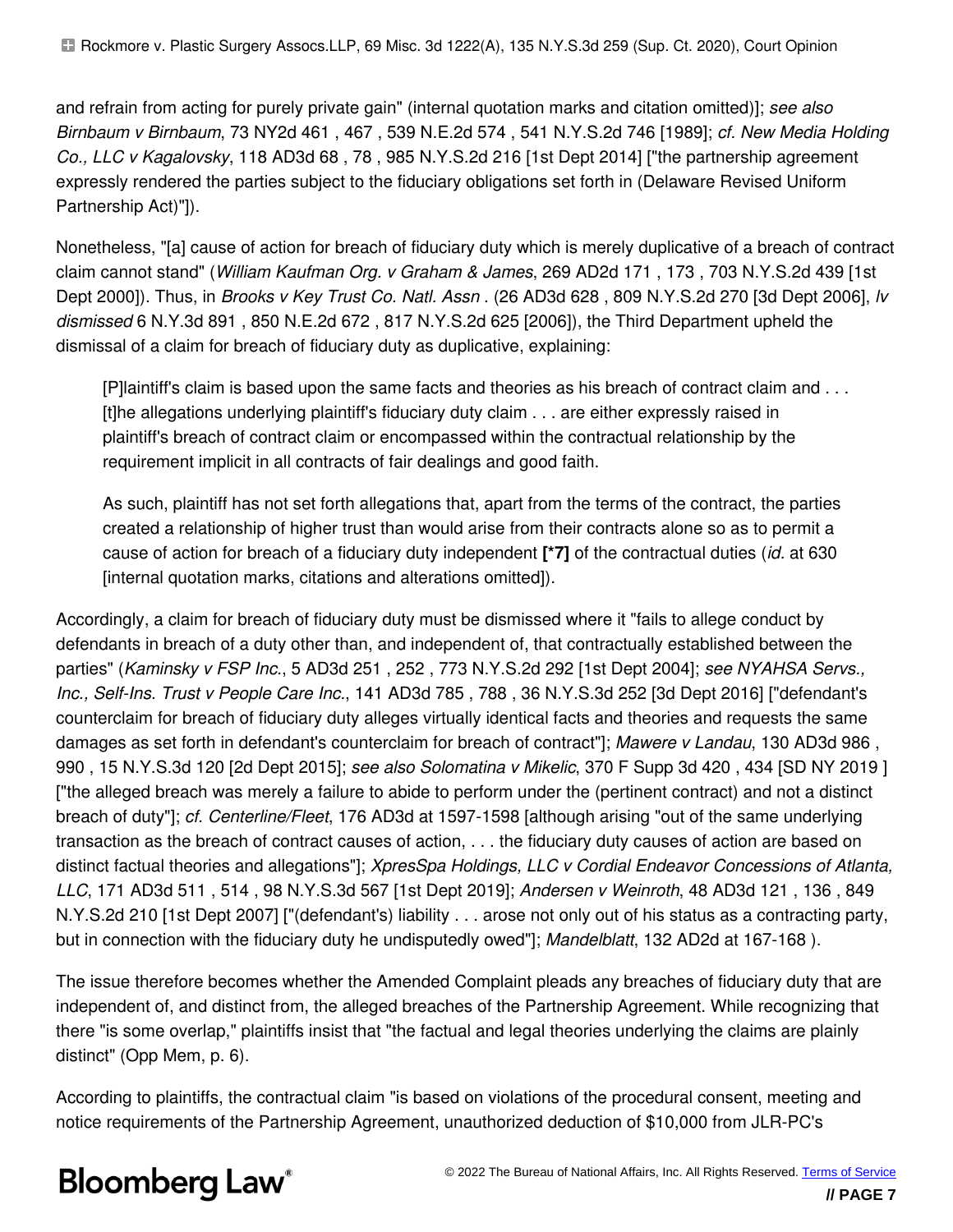December distribution and the deduction of expenses for January 2019, the improper reduction in JLR-PC's Adjusted Basis under the BRA, which improperly increased JLR-PC's . . . liability for additional pension contributions, and the failure to pay JLR-PC the redemption value of [its] partnership interest" ( *id.* [internal citations omitted]).

"In contrast, the gravamen of Plaintiffs' breach of fiduciary duty claim is that from the time that Plaintiff JLR-PC provided notice of intention to withdraw, Defendants DMH-PC, SMG-PC, Hargrave and Gannon . . . engaged in an intentional, concerted effort to (1) exclude Plaintiffs from participating in the management, business and affairs of PSA, (2) manage the business and affairs of PSA such that they shifted future practice liabilities to JLR-PC . . . and (3) misappropriate JLR-PC's revenues and contributions to the Plan for their own benefit and use, through distribution of such revenues to themselves or diversion of such revenues to satisfy their own obligations" ( *id.*, pp. 6-7 [internal citations omitted]).

The Court is unconvinced by plaintiffs' efforts to distinguish the factual underpinnings of their breach of fiduciary duty claim from **[\*8]** the claim for breach of contract. Plaintiffs assert that the Partnership Agreement "governs only the procedures to be followed in making partnership decisions" whereas the claim for breach of fiduciary duty encompasses the "substantive business and management decisions and actions taken by the other partners of PSA" ( *id.*, p. 7), but close review of the Amended Complaint shows that plaintiffs are, in fact, challenging PSA's "substantive decisions" and the financial responsibility for those decisions through their claim that defendants breached the Partnership Agreement.

Thus, while the cause of action for breach of fiduciary duty pleads that defendants "misappropriate[ed] Plaintiff JLR-PC's revenues" ( *id.*, ¶ 318) and "misus[ed] the contributions [JLR-PC] made for the purpose of funding [Dr. Rockmore's] benefits" ( *id.*, ¶ 320), it is apparent that these allegations stem from: (i) defendants' alleged "unilateral termination of the Plan" (*id.*, ¶ 230); (ii) defendants' "demand[ for] payment from JLR-PC for obligations arising from the actions of the Partners taken without the consent or participation of Plaintiffs" ( *id.*, ¶ 301); and (iii) defendants' "refus[al] to pay Plaintiff JLR-PC's liquidated partnership interest" without reduction for the Staff Funding Shortfall and other expenses for which plaintiffs improperly were assigned responsibility ( *id.*, ¶¶ 285-286). And each of these underlying wrongs is alleged to constitute a breach of the Partnership Agreement for which monetary recovery is sought via the first cause of action (*see id.*, ¶¶ 284 [defendants breached Partnership Agreement by demanding payment for expenses for which plaintiffs are not responsible]; 285 [defendants breached Partnership Agreement by demanding payment for Staff Funding Shortfall]; 286-292 [defendants breached Partnership Agreement by failing to pay JLR-PC the redemption value it was due under Section 15 of the agreement]; and 299-301 [defendants breached Partnership Agreement by demanding payment for obligations arising from actions taken without plaintiffs' participation and consent, including "approval and execution of the Termination Amendment"]).<sup>4</sup>

Similarly, while plaintiffs' claim for breach of fiduciary duty is cast in terms of an overarching scheme to exclude them "from participating in the management, business and affairs of PSA" (Opp Mem, pp. 6-7; *see* AC, ¶ 318), the Amended Complaint specifically cites and relies upon plaintiffs' rights under the Partnership Agreement to receive notice of partnership meetings (*see* AC, ¶ 119), receive an agenda and meeting minutes in advance of meetings (*see id.*, ¶ 120), vote at partners meetings (*see id.*, ¶ 121) and consent to partnership actions that would subject a partner to individual liability or responsibility (*see id.*, ¶¶ 122-123). And defendants' alleged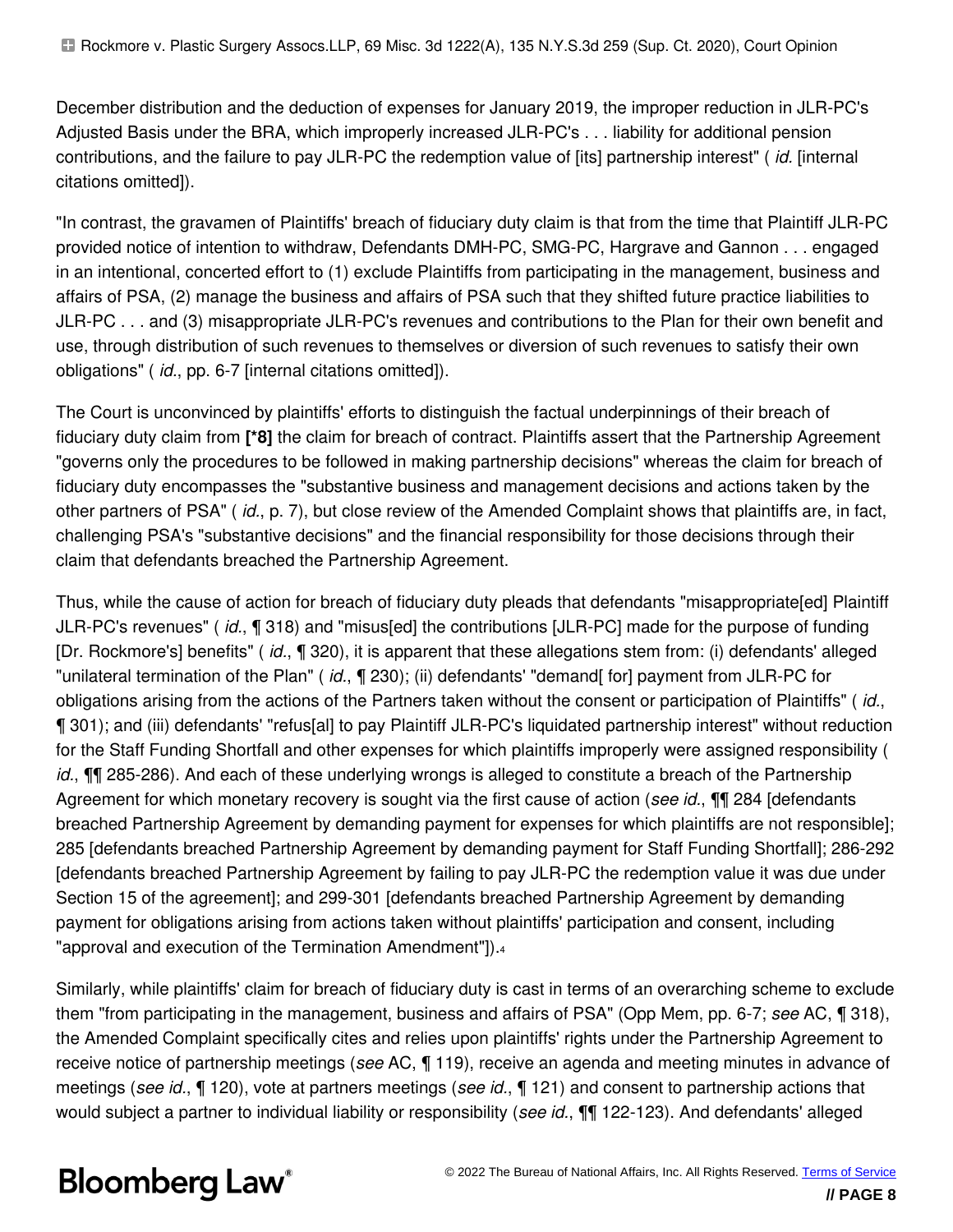failure to accord plaintiffs these rights is said to constitute a breach of the Partnership Agreement (*see id.*, ¶¶ 126-129). Further, the substantive actions taken by defendants at meetings from which plaintiffs allegedly were excluded are challenged as breaches of the Partnership Agreement **[\*9]** (*see id.*, ¶¶ 132-133, 299-301).

The same is true of plaintiffs' allegation that "defendants engaged in a deliberate and continuous effort to shift the burden of future practice liabilities and expenses to Plaintiff JLR-PC . . . and excluded Plaintiffs . . . so that Defendants could conceal those efforts" ( *id.*, ¶ 6). In this connection, the Amended Complaint cites and discusses defendants' decision to place one of PSA's "biggest ever [medical] supply orders during December of 2018," which is said to have been a "blatant effort on the part of Defendants to stock up on supplies and charge Plaintiffs for [their] future, post-withdrawal, long-term supply needs" ( *id.*). However, plaintiffs dispute their financial responsibility for these obligations on a contractual theory, alleging that defendants violated Section 14 and Schedule A of the Partnership Agreement by imposing excessive deductions against JLR-PC's distributions on account of expenses that were improperly assigned to them (*see id.*, ¶¶ 224-227, 284-292).

It bears emphasis that a claim for breach of fiduciary duty must be pleaded with particularity (*see* CPLR 3016 [b]). Contrary to defendants' contention, the Court is satisfied that the allegations supporting the claim for breach of fiduciary duty "are specific enough to satisfy the pleading requirement of CPLR 3016 (b) , which is intended to 'inform a defendant with respect to the incidents complained of'" (*New York State Workers' Compensation Bd. v SGRisk, LLC*, 116 AD3d 1148 , 1154 , 983 N.Y.S.2d 642 [3d Dept 2014], quoting *Pludeman v Northern Leasing Sys., Inc.*, 10 NY3d 486 , 491 , 890 N.E.2d 184 , 860 N.Y.S.2d 422 [2008]). Nonetheless, it follows from CPLR 3016 (b) that, in attempting to distinguish their tort claim from the contractual claim, plaintiffs necessarily are limited to the specific breaches of fiduciary duty alleged with particularity in the Amended Complaint.

For the reasons stated above, the Court concludes that the breaches of fiduciary duties pleaded with particularity in the Amended Complaint arise out of the parties' contractual relationship, as opposed to their fiduciary relationship. Thus, while conduct falling short of a breach of contract may constitute a breach of fiduciary duty in some cases (*see Sally Lou Fashions Corp. v Camhe-Marcille*, 300 AD2d 224 , 225 , 755 N.Y.S.2d 67 [1st Dept 2002]; *see also New Media Holding*, 118 AD3d at 78 ), plaintiffs have not pleaded any such breaches with particularity. At best, the Amended Complaint offers conclusory allegations that extracontractual duties were breached.

Inasmuch as the allegations underlying plaintiffs' breach of fiduciary duty claim "are either expressly raised in plaintiff[s'] breach of contract claim or encompassed within the contractual relationship by the requirement . . . of fair dealings and good faith" (*Brooks*, 26 AD3d at 630 ), and the damages sought on both claims are essentially the same,<sub>5</sub> the branch of defendants' motion seeking dismissal of claim for breach of fiduciary duty as duplicative of plaintiffs' contractual claim must be granted.

### **B. ERISA Preemption**

Defendants argue that the entire second cause of action, alleging breaches of the Plan and BRA, is preempted by ERISA (*see* AC, ¶¶ 307-315). Defendants further contend that the cause **[\*10]** of action for breach of fiduciary duty is preempted by ERISA to the extent that it relies on allegations that defendants misused Plan contributions, failed to sufficiently fund the Plan or permitted such misconduct to occur (*see id.*, ¶¶ 320-322).

# **Bloomberg Law®**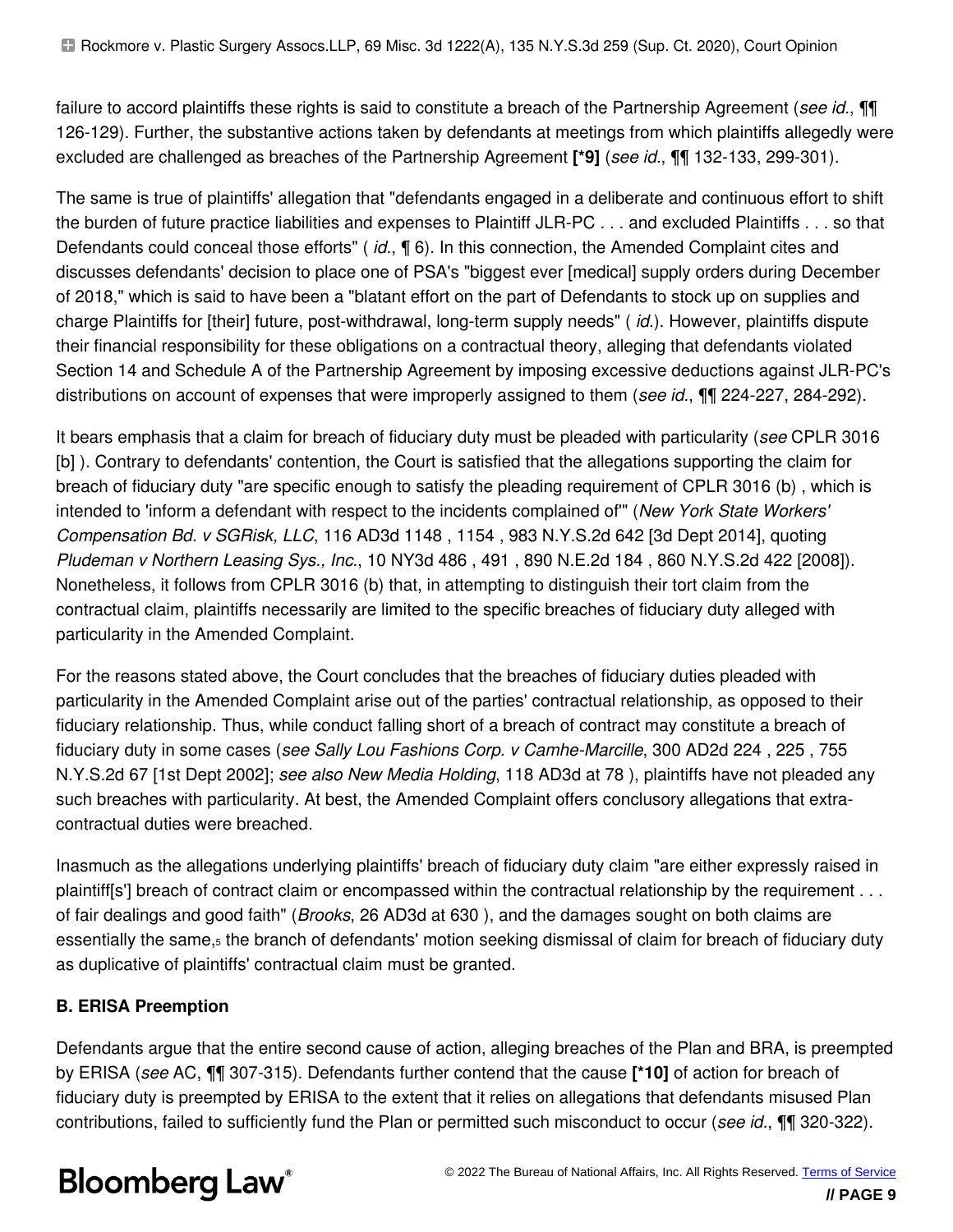"Congress enacted ERISA to 'protect . . . the interests of participants in employee benefit plans and their beneficiaries' by setting out substantive regulatory requirements for employee benefit plans and to 'provid[e] for appropriate remedies, sanctions, and ready access to the Federal courts'" (*Aetna Health Inc. v Davila*, 542 US 200 , 208 , 124 S. Ct. 2488 , 159 L. Ed. 2d 312 [2004], quoting 29 USC § 1001 [b] ). ERISA is intended "to provide a uniform regulatory regime over employee benefit plans" (*id.* ).

"To this end, ERISA includes expansive pre-emption provisions . . ., which are intended to ensure that employee benefit plan regulation would be exclusively a federal concern" (*id.* [internal quotation marks and citation omitted]). In particular, the provisions of ERISA "shall supersede any and all State laws insofar as they may now or hereafter relate to any employee benefit plan" ( 29 USC § 1144 [a] ). Additional preemptive force is found in ERISA's "'comprehensive legislative scheme,'" which "includes 'an integrated system of procedures for enforcement'" (*Davila*, 542 US at 208 , quoting *Massachusetts Mut. Life Ins. Co. v Russell*, 473 US 134 , 147 , 105 S. Ct. 3085 , 87 L. Ed. 2d 96 [1985]). ERISA preemption "is deliberately expansive, and designed 'to establish pension plan regulation as exclusively a federal concern'" (*Pilot Life Ins. Co. v Dedeaux*, 481 US 41 , 45-46 , 107 S. Ct. 1549 , 95 L. Ed. 2d 39 [1987], quoting *Alessi v Raybestos-Manhattan, Inc.*, 451 US 504 , 523 , 101 S. Ct. 1895 , 68 L. Ed. 2d 402 [1981]).

"[A]ny state-law cause of action that duplicates, supplements, or supplants the ERISA civil enforcement remedy conflicts with the clear congressional intent to make the ERISA remedy exclusive and is therefore preempted" (*Davila*, 542 US at 209 ). Indeed, "the ERISA civil enforcement mechanism is one of those provisions with such 'extraordinary pre-emptive power' that it 'converts an ordinary state common law complaint into one stating a federal claim for purposes of the well-pleaded complaint rule'" (*id.* at 209 , quoting *Metropolitan Life Ins. Co. v Taylor*, 481 US 58 , 65-66 , 107 S. Ct. 1542 , 95 L. Ed. 2d 55 [1987]). This is referred to as complete preemption.

There is a two-prong test for assessing whether a state-law claim is completely preempted by ERISA. Complete preemption will be found if (1) the person suing could have brought the claim under ERISA, *and* (2) no legal duty independent of the ERISA or the plan is alleged to have been violated (*see id.* at 210 ). In applying the first prong, courts must "consider whether the plaintiff is the *type* of party that can bring a claim pursuant to [ERISA]; and second, . . . whether the *actual claim* that the plaintiff asserts can be construed as a colorable claim for benefits pursuant to [ERISA]" (*Montefiore Med. Ctr. v Teamsters Local 272*, 642 F3d 321 , 328 [2d Cir 2011]).

The second form of ERISA preemption is known as conflict preemption. Under this doctrine, a state-law claim is preempted insofar as it "relate[s] to any employee benefit plan" subject to ERISA ( 29 USC § 1144 [a] ). "[U]nder the doctrine of conflict preemption, state laws that conflict with federal laws are preempted, and preemption is asserted as a federal defense to the . . . suit" (*Montefiore [\*11] Med. Ctr. v Local 272 Welfare Fund*, [2018 BL 58295], 2018 WL 1665645 , \*9 , [2018 BL 58295], 2018 U.S. Dist. LEXIS 28019 , \*28 [SD NY, Feb. 20, 2018, No. 09-CV-3096 (RA/SN)] [internal quotation marks and citations omitted]).

"A state law relates to an employee benefit plan . . . if the law 'acts immediately and exclusively upon ERISA plans,' 'the existence of ERISA plans is essential to the law's operation,' the law 'mandate[s] employee benefit structures or their administration,' or the law 'provide[s] alternative enforcement mechanisms'" (*id.* , quoting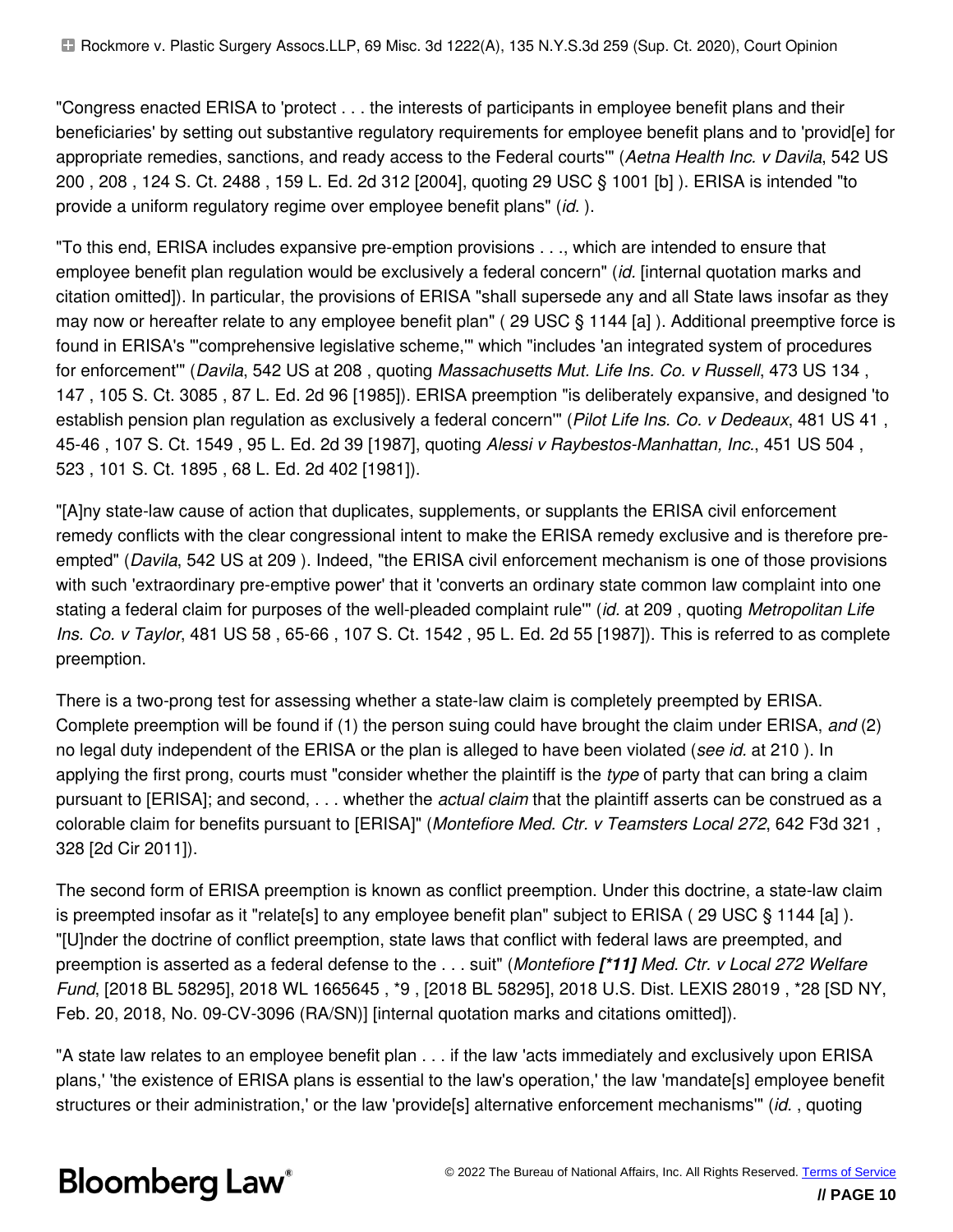*Plumbing Indus. Bd., Plumbing Local Union No. 1 v E. W. Howell Co.*, 126 F3d 61 , 67 [2d Cir 1997]; *see also Paneccasio v Unisource Worldwide, Inc.*, 532 F3d 101 , 114 [2d Cir 2008]). "[S]tate laws having only an indirect economic effect on ERISA plans lack sufficient connection with or reference to an ERISA plan to trigger ERISA preemption" (*Liberty Mut. Ins. Co. v Donegan*, 746 F3d 497 , 507 [2d Cir 2014] [internal quotation marks omitted], *affd sub nom. Gobeille v Liberty Mut. Ins. Co.*, US , 136 S Ct 936 , 194 L. Ed. 2d 20 [2016]).

Even assuming that the claims at issue are not completely preempted by ERISA, it is apparent that the claims bear a strong and substantial relationship to the Plan, which is an "employee benefit plan" subject to ERISA ( 29 USC § 1144 [a] ). While the Court is mindful of the presumption against preemption and that contract law is a field traditionally left to the States, this plainly is not a case where the challenged claims only "tangentially relate[] to an ERISA plan" (*Greenbrier Hotel Corp. v Unite Here Health*, 719 Fed Appx 168 , 179-180 [4th Cir 2018]).

As defendants observe, the challenged claims "focus on the core ERISA entities: beneficiaries, participants, administrators, employers, trustees . . ., and the plan itself . . . and the relationships among these groups" ( *Gerosa v Savasta & Co.*, 329 F3d 317 , 324 [2d Cir 2003], *cert denied* 540 US 967 , 124 S. Ct. 435 , 157 L. Ed. 2d 312 , 1074 , 124 S. Ct. 929 , 157 L. Ed. 2d 744 [2003]; *see Varela v Barnum Fin. Grp.*, 644 Fed Appx 30 , 31 [2d Cir 2016]). The claims also "affect[] the determination of eligibility for benefits [under an ERISA plan and] amounts of benefits" (*Varela*, 644 Fed Appx at 31 [internal quotation marks and citation omitted]). "In addition, [plaintiffs'] state law claims 'premised' on the termination of the Plan 'would require reference to the Plan in the calculation of any recovery'" (*Murphy v First Unum Life Ins. Co.*, [2016 BL 35439], 2016 WL 526243 , \*3 , [2016 BL 35439], 2016 US Dist LEXIS 15525 , \*7 [SD NY, Feb. 9, 2016, No. 15-CV-820 (SJF/SIL)], quoting *Paneccasio*, 532 F3d at 114 [finding conflict preemption where state law claims purport to provide remedy for violation of rights protected by ERISA]).

The Court therefore concludes that enforcing the terms of the Plan and BRA through the second cause of action would "implicate the regulation of, administration of, or benefits provided under [an] ERISA plan[]" and "implicate other relationships regulated by ERISA or overlap with ERISA's remedial scheme" (*Greenbrier Hotel*, 719 Fed Appx at 180 ; *see Paneccasio*, 532 F3d at 114 ; *Murphy*, [2016 BL 35439], 2016 WL 526243 , \*2 , [ 2016 BL 35439], 2016 U.S. Dist. LEXIS 15525 , \*6 ; *Amron v Yardain Inc. Pension Plan*, [2019 BL 465976], 2019 US Dist LEXIS 210096 , \*20 , [2019 BL 465976], 2019 WL 6619107 , \*7 [SD NY, Dec. 5, 2019, No. 18 Civ 11336 (LGS)] ["As the contract claim is premised on the Plan itself and the denial of benefits that is the basis for Plaintiff's claim under ERISA § 502 (a) (1) (B), the contract claim is . . . preempted by ERISA."]; *Trundle & Co. Pension Plan v Emanuel*, [2019 BL 366578], 2019 US Dist LEXIS 167065 , \*15-16 , [2019 BL 366578], 2019 WL 4735380 , \*5 [ SD NY, Sept. 27, 2019, No. 18 Civ 07290 (ER)]; *cf. Abernethy v EmblemHealth, Inc.*, 790 Fed Appx 250 , 256 [2d Cir 2019]).

Based on the foregoing, the Court concludes that the second cause of action must be dismissed in **[\*12]** its entirety. Further, ERISA preemption provides an alternative basis for dismissal of the third cause of action to the extent that it is predicated on allegations that (i) defendants breached fiduciary duties owed to plaintiffs by misusing JLR-PC's Plan contributions and failing to sufficiently fund the Plan (*see* AC, ¶ 320); and (ii) Drs. Hargrave and Gannon breached fiduciary duties as Plan trustees by allowing the alleged misconduct to occur (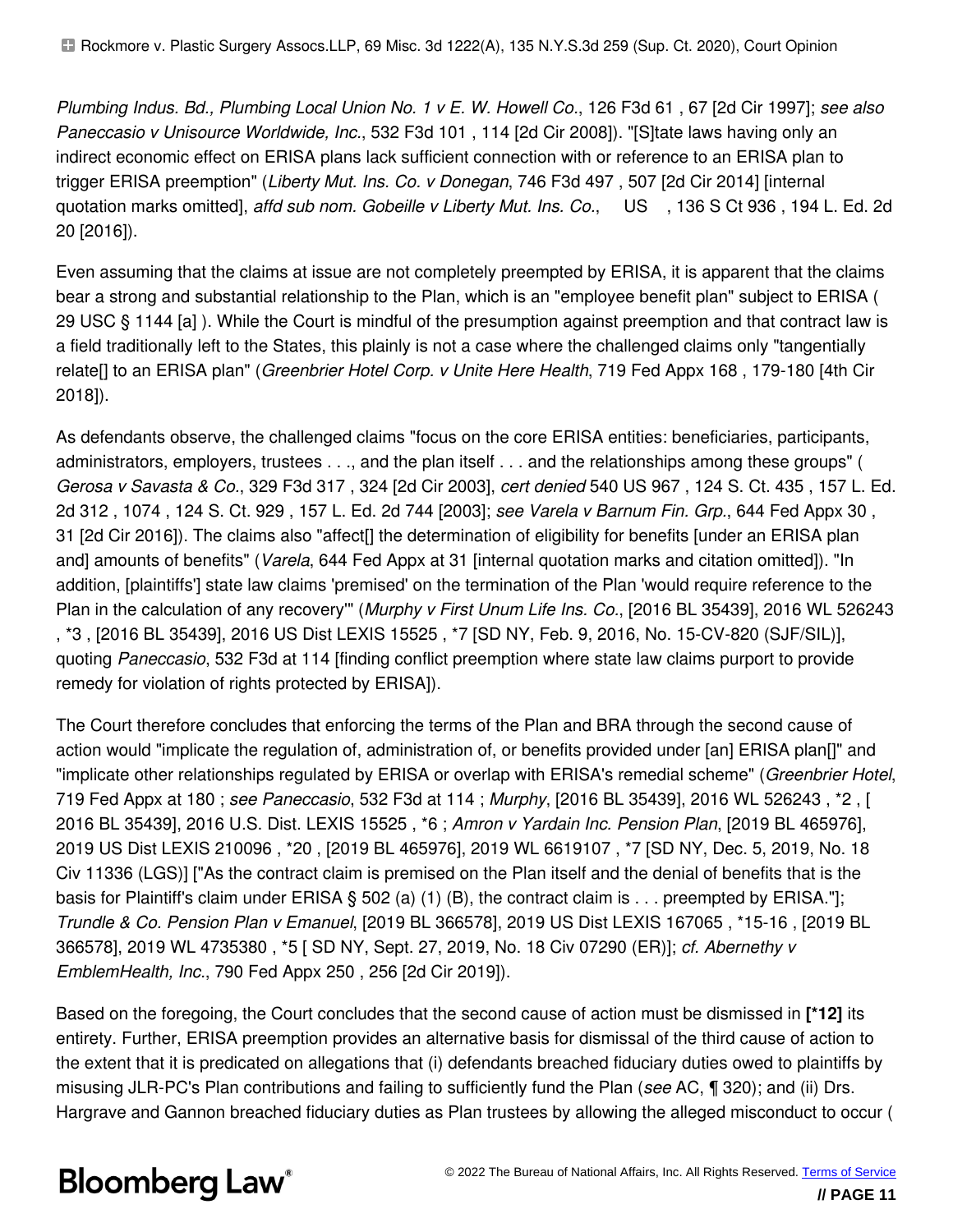*see id.*, ¶¶ 321-322).

### **C. Aiding and Abetting Breach of Fiduciary Duty**

Defendants argue that dismissal of the claim for breach of fiduciary duty compels the dismissal of the aiding and abetting claim. Plaintiffs do not dispute that a claim for aiding and abetting a breach of fiduciary duty cannot be maintained in the absence of an underlying cause of action for breach of fiduciary duty. Inasmuch as the claim for breach of fiduciary duty has been dismissed, the aiding and abetting claim must also be dismissed (*see Fiala v Metropolitan Life Ins. Co.*, 6 AD3d 320 , 323 , 776 N.Y.S.2d 29 [1st Dept 2004]).

### **D. Conversion**

Defendants offer three grounds for the dismissal of the fifth cause of action, alleging conversion. First, they argue that the subject matter of the claim is money, and the only specifically identifiable sum alleged in the Amended Complaint is the withholding of \$10,000 from JLR-PC's December 2018 partnership distribution (*see* AC, ¶ 338). Defendants further contend that certain aspects of the conversion claim are duplicative of the claim for breach of the Partnership Agreement, and the remainder of the claim is preempted by ERISA.

The Amended Complaint alleges that plaintiffs "had title to or a right to possession of property consisting of the revenues generated by Plaintiffs through . . . JLR-PC's partnership in . . . PSA, after deduction for JLR-PC's equal share of partnership expenses" ( *id.*, ¶ 335). Defendants allegedly exercised dominion and control over this property without authorization by: (i) withholding \$10,000 from JLR-PC's December 2018 distribution (*see id.*, ¶ 338); (ii) permitting deductions for certain business supplies for which plaintiffs are not responsible (*see id.*, ¶¶ 339-341); and (iii) misusing plaintiffs' contribution to the Plan and the PSA Funding Escrow (*see id.*, ¶¶ 342-346).

"Conversion is any unauthorized exercise of dominion or control over property by one who is not the owner of the property which interferes with and is in defiance of a superior possessory right of another in the property" ( *Hart v City of Albany*, 272 AD2d 668 , 668 , 706 N.Y.S.2d 535 [3d Dept 2000] [internal quotation marks and citation omitted]). "Where, as here, the property is money, it must be specifically identifiable and be subject to an obligation to be returned or to be otherwise treated in a particular manner" (*Salatino v Salatino*, 64 AD3d 923 , 924 , 881 N.Y.S.2d 721 [3d Dept 2009] [internal quotation marks and citation omitted], *lv denied* 13 N.Y.3d 710 , 918 N.E.2d 963 , 890 N.Y.S.2d 448 [2009]; *see Markov v Spectrum Group Intl. Inc.*, 136 AD3d 413 , 414 , 25 N.Y.S.3d 133 [2d Dept 2016], *lv dismissed and denied* 27 N.Y.3d 1033 , 33 N.Y.S.3d 868 , 53 N.E.3d 746 [2016]).

The Court concludes that plaintiffs' first two allegations, concerning the December 2018 partnership distribution and the expensing of business supplies, constitute **[\*13]** a *mere restatement* of their claim for breach of the Partnership Agreement. Specifically, the Amended Complaint alleges that defendants violated Section 14 and Schedule A of the Partnership Agreement by, among other things, withholding \$10,000 from the December 2018 partnership distribution (*see* AC, ¶¶ 217-218) and wrongfully demanding/retaining funds to pay for the challenged supply purchases (*see id.*, ¶¶ 224-228, 284).

"A cause of action for conversion cannot be predicated on a mere breach of contract," and "plaintiffs'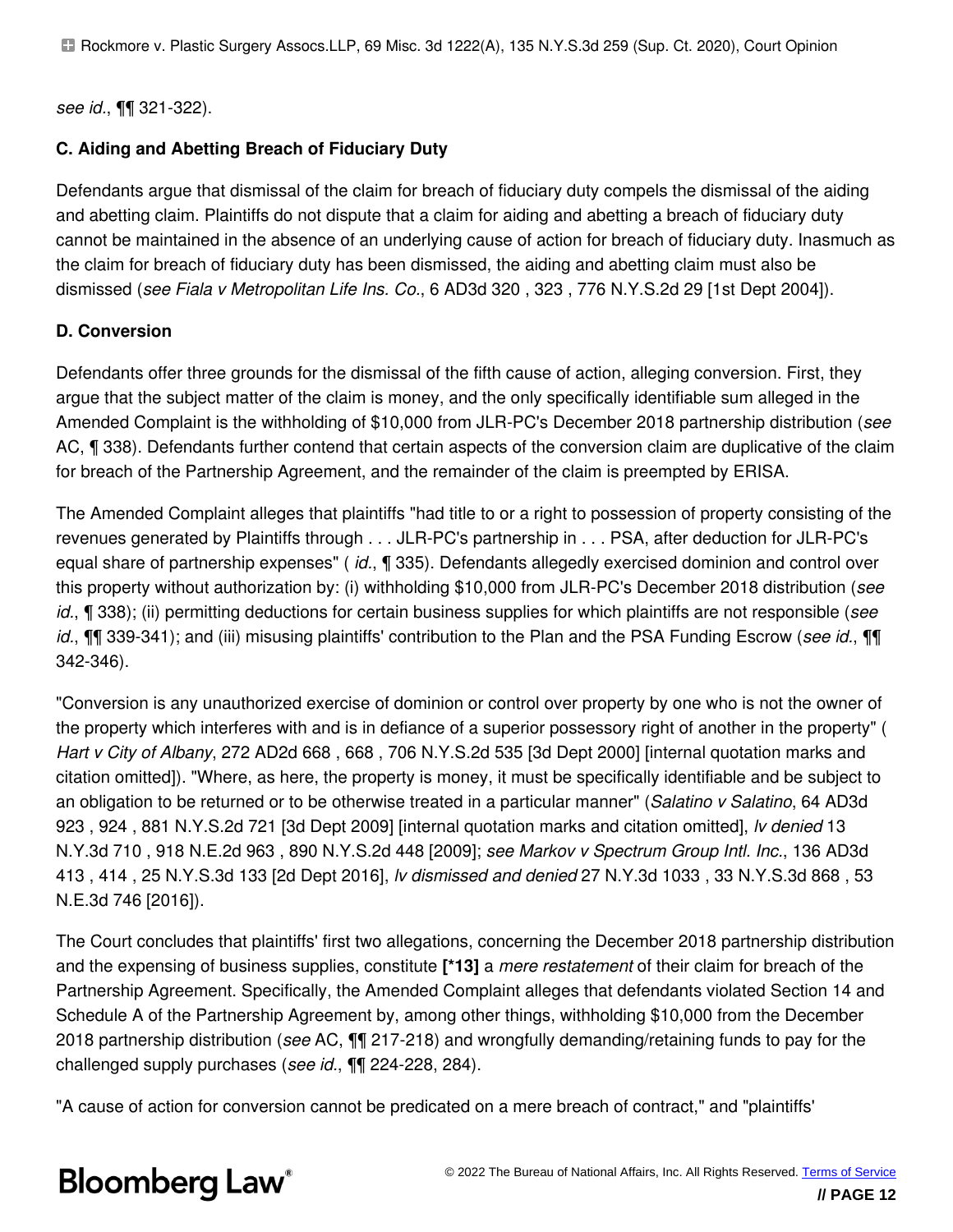conversion claim[] allege[s] no [relevant] facts independent of the facts supporting their breach of contract claim[]" (*Jeffers v American Univ of Antigua*, 125 AD3d 440 , 443 , 3 N.Y.S.3d 335 [1st Dept 2015]). Nor does the conversion claim plead facts establishing "the existence of a duty separate from the parties' agreement" ( *City of New York v Shellbank Rest. Corp.*, 169 AD3d 581 , 582 , 95 N.Y.S.3d 60 [1st Dept 2019], *lv dismissed* 33 N.Y.3d 1061 , 103 N.Y.S.3d 354 , 127 N.E.3d 312 [2019]).

Further, for essentially the reasons stated previously, the Court concludes that plaintiffs' allegations concerning the misuse of Plan contributions are preempted by ERISA (*see LoPresti v Terwilliger*, 126 F3d 34 , 41 [2d Cir 1997]; *Bricklayers Ins. & Welfare Fund v Mastercraft Masonry I, Inc.*, [2020 BL 4511], 2020 US Dist LEXIS 2430 , \*12 , 2020 WL 70843 , \*4 [ED NY, Jan. 7, 2020, No. 18-cv-6599 (BMC)]; *Cooney v Trustees of the Will County Carpenters, Local 174, Pension Fund*, [2016 BL 386271], 2016 WL 6833908 , \*4 , [2016 BL 386271], 2016 U.S. Dist. LEXIS 160603 , \*11 [ED IL, Nov. 21, 2016, No. 13-cv-8819 (JRB)]).

Accordingly, the fifth cause of action, alleging conversion, is dismissed in all respects.

#### *CONCLUSION*

Based on the foregoing, it is

**ORDERED** that defendants' motion is granted, and the second, third, fourth and fifth causes of action are dismissed; and it is further

**ORDERED** that, within **twenty (20) days** from the date of this Decision & Order, defendants shall file and serve an answer to the Amended Complaint; and finally it is

**ORDERED** that a remote preliminary conference shall be scheduled, and the parties are directed to confer in advance of the conference regarding the matters set forth in Commercial Division Rule 8, as well as the use of mediation or other forms of alternative dispute resolution to bring about an early resolution of this action.

This constitutes the Decision & Order of the Court, the original of which is being uploaded to NYSCEF for electronic entry by the Albany County Clerk. Upon such entry, counsel for defendants shall promptly serve notice of entry on all parties entitled to such notice (*see* Uniform Rules for Trial Cts [22 NYCRR] § 202.5-b [h]  $[1], [2]$ ).

Dated: Albany, New York

December 2, 2020

RICHARD M. PLATKIN

A.J.S.C.

fn

1